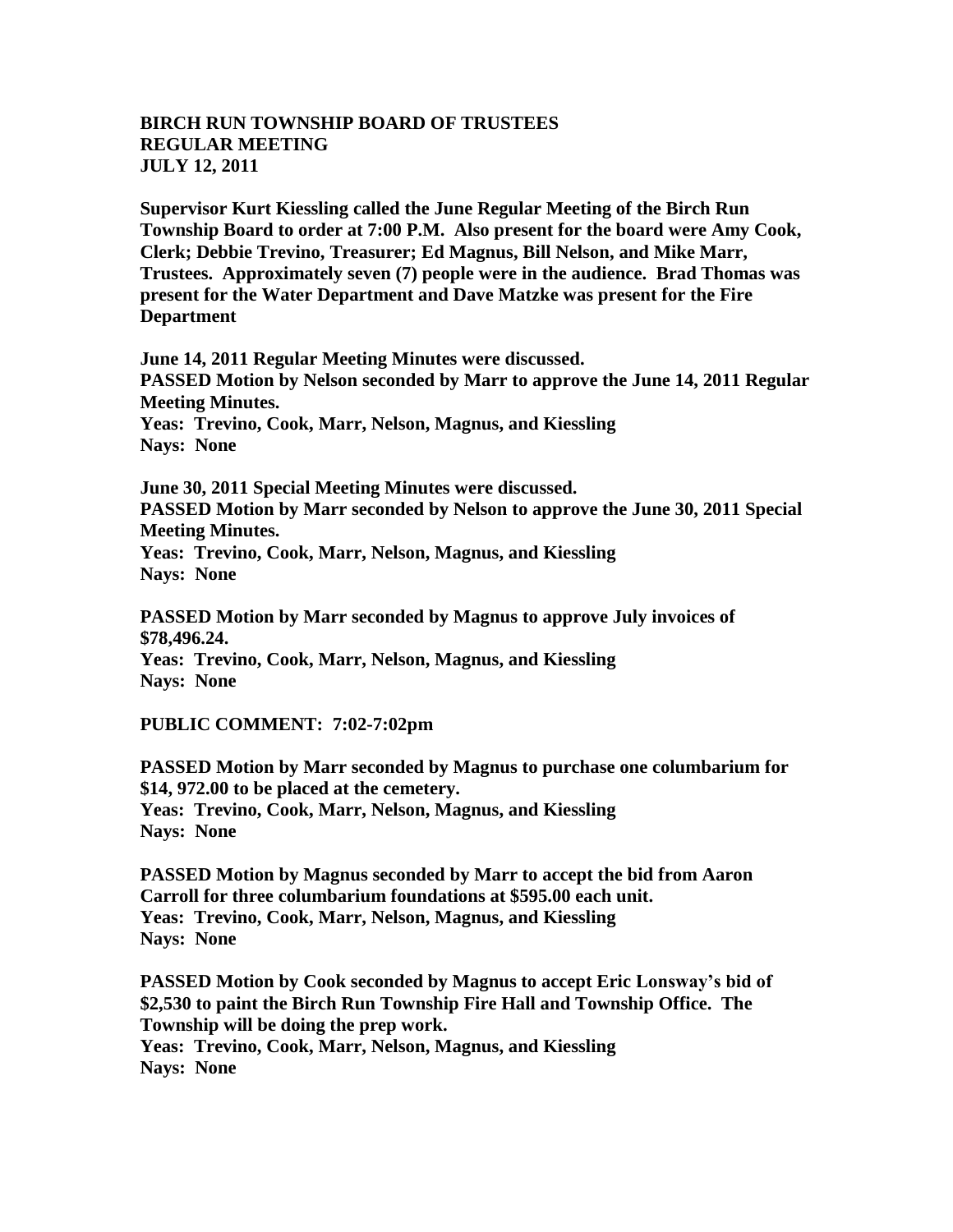**PASSED Motion by Cook seconded by Magnus to allow the Elite Soccer Team to use the Township Parking lot for two fundraising car washes. Yeas: Trevino, Cook, Marr, Nelson, Magnus, and Kiessling Nays: None** 

**PASSED Motion by Nelson seconded by Magnus to approve Ordinance 2011-02 (An Ordinance to Amend the Birch Run Township "Public Nuisance Ordinance" as amended as originally adopted on November 14, 2006 by the adoption of the amendment to Section II, Section VI, Section VII, Section IX, Section X, and Section XI.** 

**Yeas: Trevino, Cook, Marr, Nelson, Magnus, and Kiessling Nays: None** 

**PASSED Motion by Marr seconded by Nelson to approve Resolution #2011-08 (Resolution to Establish Administrative Fees for Ordinance #2011-01 and #2006-04) and set the fee at \$100.00.**

**Yeas: Trevino, Cook, Marr, Nelson, Magnus, and Kiessling Nays: None** 

**PASSED Motion by Marr seconded by Nelson to approve Resolution 2011-09 (Resolution to Tentatively Designate Special Assessment District; and to Establish Hearing Date) and authorize the clerk to deal with the necessary paperwork for the public hearing.**

**Yeas: Trevino, Cook, Marr, Nelson, Magnus, and Kiessling Nays: None** 

**PASSED Motion by Magnus seconded by Nelson to approve the fee increase on the Mechanical Permit for above ground LP Tank inspections from \$35.00 to \$65.00. Yeas: Trevino, Cook, Marr, Nelson, Magnus, and Kiessling Nays: None** 

**PASSED Motion by Magnus seconded by Cook to increase the mileage reimbursement rate to .55 cents per mile effective July 1, 2011 per IRS standards. Yeas: Trevino, Cook, Marr, Nelson, Magnus, and Kiessling Nays: None** 

**PASSED Motion by Nelson seconded by Magnus to appoint Fred Sheridan to the Birch Run Township Trustee position. Yeas: Cook, Marr, Nelson, Magnus, and Kiessling Nays: Trevino**

**PASSED Motion by Cook seconded by Marr to adjourn at 8:42 pm. Yeas: Trevino, Cook, Magnus, Nelson, Marr, and Kiessling Nays: None**